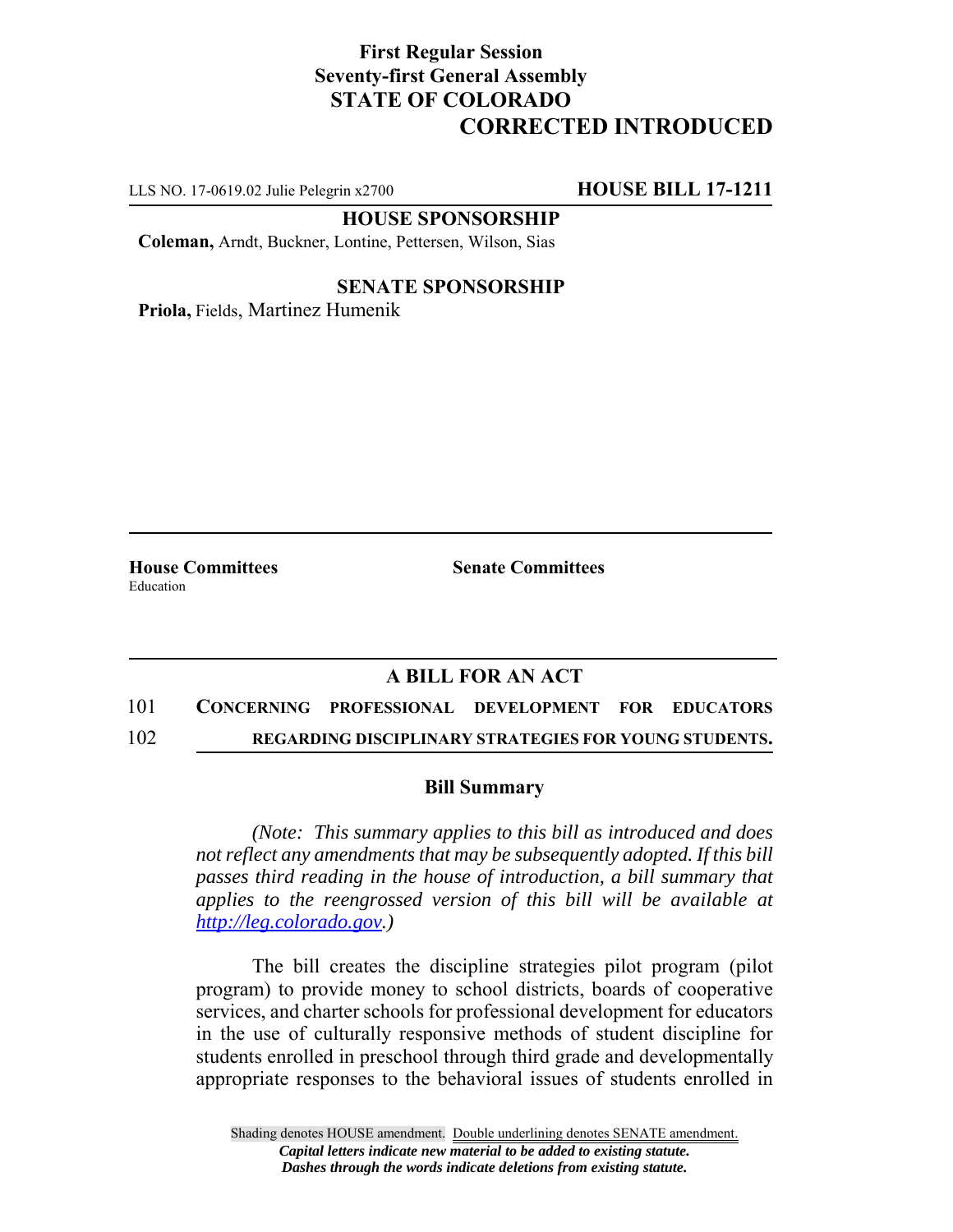preschool through third grade. The department of education (department) and the state board of education (state board) must implement the pilot program by reviewing applications, awarding grants, and preparing a report concerning implementation of the pilot program, including its success in reducing the use of exclusionary discipline practices. The department must submit the report to the state board, the joint budget committee, and the education committees of the general assembly.

The pilot program must be paid for exclusively with gifts, grants, and donations, and the department and the state board are not required to implement the pilot program in a year in which they do not receive a sufficient amount in gifts, grants, and donations.

 *Be it enacted by the General Assembly of the State of Colorado:* **SECTION 1.** In Colorado Revised Statutes, **add** 22-2-143 as follows: **22-2-143. Discipline strategies pilot program - created - reporting - rules - definitions - legislative declaration - repeal.** (1) THE GENERAL ASSEMBLY FINDS THAT: (a) RESEARCH DEMONSTRATES THAT YOUNG CHILDREN WHO ARE SUSPENDED OR EXPELLED FROM SCHOOL ARE UP TO TEN TIMES MORE LIKELY TO EXPERIENCE ACADEMIC FAILURE AND GRADE RETENTION AND TO HOLD NEGATIVE ATTITUDES TOWARD SCHOOL THAN THOSE CHILDREN WHO ARE NOT SUSPENDED OR EXPELLED. YOUNG CHILDREN WHO ARE SUSPENDED OR EXPELLED FROM SCHOOL ARE ALSO MORE LIKELY TO DROP OUT OF HIGH SCHOOL AND TO BE INCARCERATED LATER IN LIFE. (b) LACK OF TRAINING TO DEAL WITH BEHAVIORAL ISSUES IN THE CLASSROOM CONTRIBUTES TO EDUCATION DISSATISFACTION AND BURNOUT, WHICH INCREASES THE NUMBER OF EDUCATORS WHO LEAVE THE PROFESSION.PROVIDING ADDITIONAL TRAINING AND SUPPORT IN DEALING WITH STUDENT DISCIPLINE ISSUES MAY HELP SCHOOL DISTRICTS AND SCHOOLS RETAIN EXPERIENCED EDUCATORS.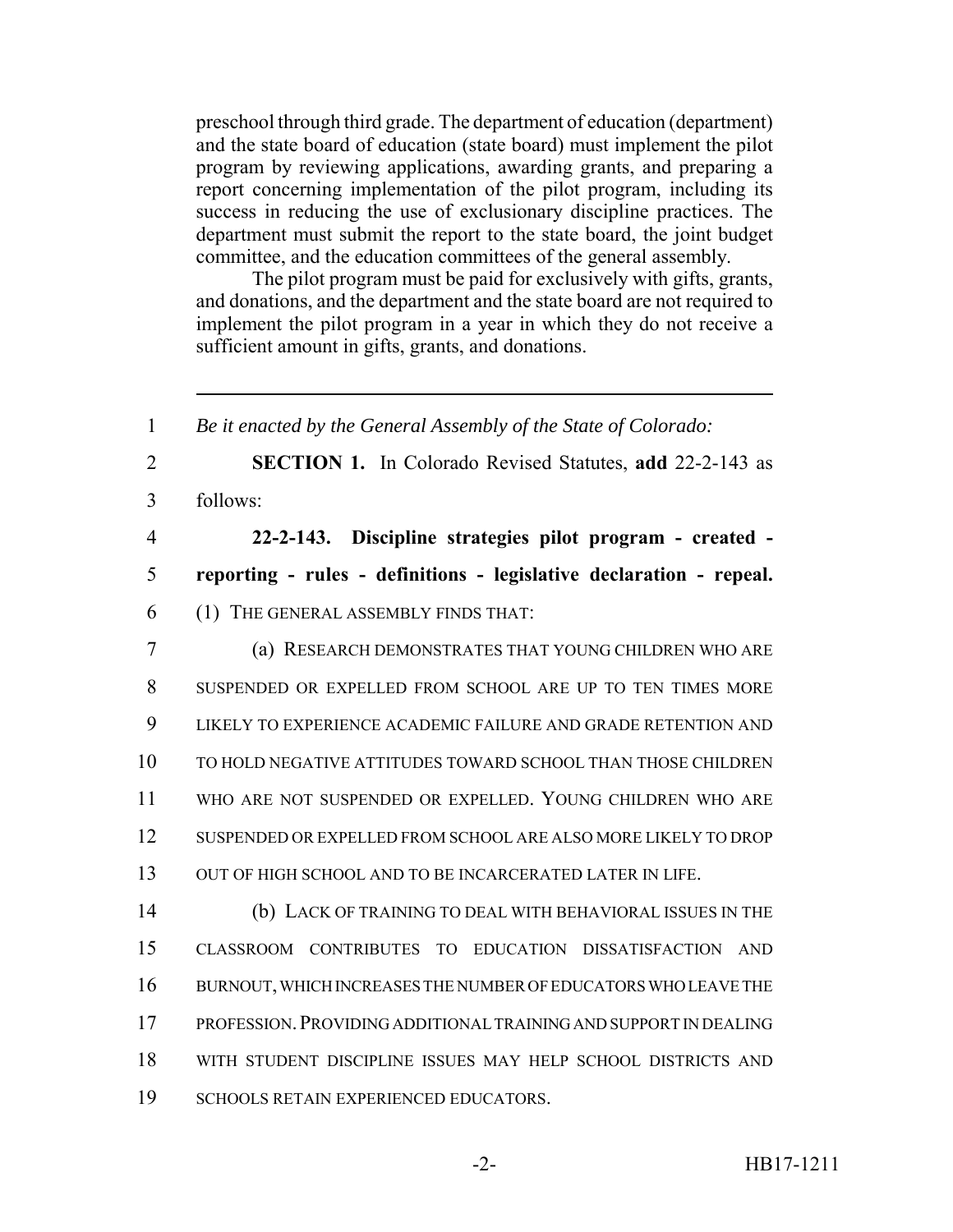(c) TO REDUCE THE INCIDENCE OF EXCLUSIONARY DISCIPLINE AMONG STUDENTS, ESPECIALLY THOSE ENROLLED IN PRESCHOOL THROUGH THIRD GRADE, TEACHERS AND ADMINISTRATORS SHOULD RECEIVE TRAINING AND SUPPORT IN USING CULTURALLY RESPONSIVE METHODS OF DISCIPLINE WITH YOUNG STUDENTS AND IN IMPLEMENTING DEVELOPMENTALLY APPROPRIATE RESPONSES TO THE BEHAVIORAL ISSUES OF YOUNG STUDENTS.

8 (2) AS USED IN THIS SECTION, UNLESS THE CONTEXT OTHERWISE REQUIRES:

 (a) "BOARD OF COOPERATIVE SERVICES" MEANS A REGIONAL EDUCATIONAL SERVICE UNIT CREATED PURSUANT TO ARTICLE 5 OF THIS TITLE 22.

 (b) "CHARTER SCHOOL" MEANS A CHARTER SCHOOL AUTHORIZED BY A SCHOOL DISTRICT PURSUANT TO PART 1 OF ARTICLE 30.5 OF THIS TITLE 22 OR A CHARTER SCHOOL AUTHORIZED BY THE STATE CHARTER SCHOOL INSTITUTE PURSUANT TO PART 5 OF ARTICLE 30.5 OF THIS TITLE 22.

 (c) "CULTURALLY RESPONSIVE METHODS" MEANS METHODS THAT USE THE CULTURAL KNOWLEDGE, EXPERIENCES, SOCIAL AND EMOTIONAL LEARNING NEEDS, AND PERFORMANCE STYLES OF DIVERSE STUDENTS TO ENSURE THAT CLASSROOM MANAGEMENT STRATEGIES AND RESEARCH-BASED ALTERNATIVES TO EXCLUSIONARY DISCIPLINE ARE 23 APPROPRIATE AND EFFECTIVE FOR STUDENTS.

24 (d) "EXCLUSIONARY DISCIPLINE METHODS" MEANS IN-SCHOOL SUSPENSION, OUT-OF-SCHOOL SUSPENSION, EXPULSION, SCHOOL-BASED ARRESTS, SCHOOL-BASED REFERRALS TO THE JUVENILE JUSTICE SYSTEM, AND VOLUNTARY OR INVOLUNTARY PLACEMENT IN AN ALTERNATIVE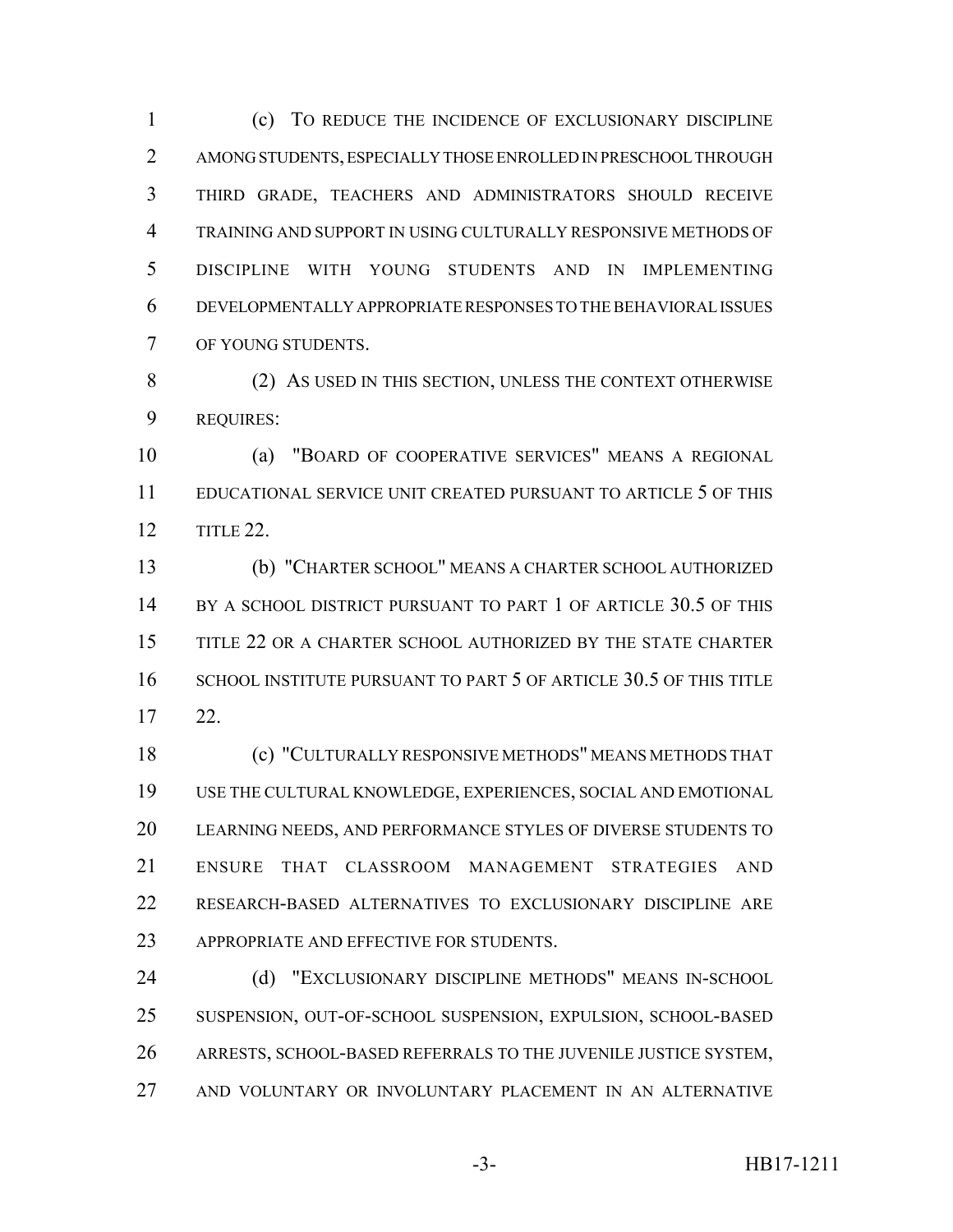EDUCATION PROGRAM.

 (e) "PILOT PROGRAM" MEANS THE DISCIPLINE STRATEGIES PILOT PROGRAM CREATED IN SUBSECTION (3) OF THIS SECTION.

 (3) (a) THERE IS CREATED IN THE DEPARTMENT THE DISCIPLINE STRATEGIES PILOT PROGRAM TO PROVIDE MONEY TO SCHOOL DISTRICTS, GROUPS OF SCHOOL DISTRICTS, BOARDS OF COOPERATIVE SERVICES, AND CHARTER SCHOOLS FOR PROFESSIONAL DEVELOPMENT FOR TEACHERS AND PRINCIPALS CONCERNING THE USE OF CULTURALLY RESPONSIVE METHODS OF STUDENT DISCIPLINE IN PRESCHOOL THROUGH THIRD GRADE AND DEVELOPMENTALLY APPROPRIATE RESPONSES TO THE BEHAVIORAL ISSUES OF STUDENTS ENROLLED IN PRESCHOOL THROUGH THIRD GRADE, INCLUDING STUDENTS WITH DISABILITIES. THE INTENT OF THE PILOT PROGRAM IS TO PROVIDE PROFESSIONAL DEVELOPMENT FOR EDUCATORS TO ASSIST THEM IN REDUCING THE USE OF EXCLUSIONARY DISCIPLINE METHODS IN PUBLIC SCHOOLS, ESPECIALLY WITH REGARD TO STUDENTS ENROLLED IN PRESCHOOL THROUGH THIRD GRADE AND STUDENTS WITH DISABILITIES. THE DEPARTMENT IS REQUIRED TO IMPLEMENT THE PILOT PROGRAM ONLY TO THE EXTENT THAT IT RECEIVES SUFFICIENT MONEY THROUGH GIFTS, GRANTS, AND DONATIONS AS PROVIDED IN SUBSECTION 20 (7) OF THIS SECTION.

 (b) THE STATE BOARD SHALL PROMULGATE RULES AS PROVIDED IN 22 THE "STATE ADMINISTRATIVE PROCEDURE ACT", ARTICLE 4 OF TITLE 24, AS NECESSARY, TO IMPLEMENT THE PILOT PROGRAM.

 (4) A SCHOOL DISTRICT, GROUP OF SCHOOL DISTRICTS, BOARD OF COOPERATIVE SERVICES, OR CHARTER SCHOOL MAY APPLY TO THE DEPARTMENT TO RECEIVE A GRANT THROUGH THE PILOT PROGRAM. AN APPLICATION MUST INCLUDE: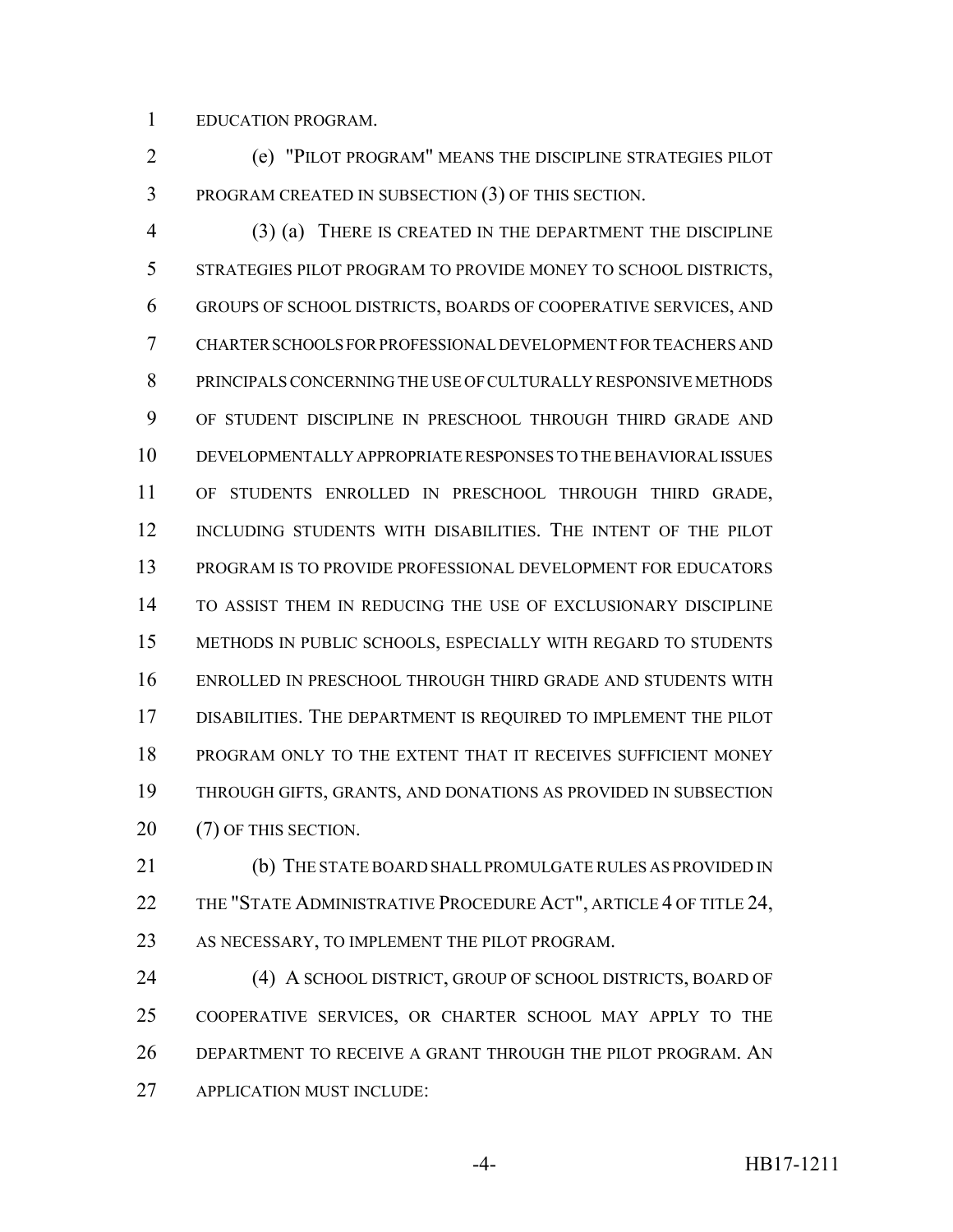(a) THE NUMBER OF TEACHERS AND PRINCIPALS TO WHOM THE APPLICANT WILL PROVIDE PROFESSIONAL DEVELOPMENT IN USING CULTURALLY RESPONSIVE METHODS OF STUDENT DISCIPLINE IN PRESCHOOL THROUGH THIRD GRADE AND DEVELOPMENTALLY APPROPRIATE RESPONSES TO THE BEHAVIORAL ISSUES OF STUDENTS ENROLLED IN PRESCHOOL THROUGH THIRD GRADE AND THE NUMBER AND GRADE LEVELS OF STUDENTS SERVED BY THOSE TEACHERS AND PRINCIPALS;

 (b) THE PROFESSIONAL DEVELOPMENT PROGRAMS THAT THE 10 APPLICANT EXPECTS TO PROVIDE WITH THE GRANT MONEY:

 (c) THE OTHER RESOURCES AVAILABLE TO THE APPLICANT TO 12 PROVIDE THE PROFESSIONAL DEVELOPMENT;

 (d) THE AGGREGATE NUMBER AND TYPE OF DISCIPLINARY INCIDENTS OCCURRING IN PRESCHOOL, KINDERGARTEN, AND GRADES ONE THROUGH THREE IN THE SCHOOLS OPERATED BY THE APPLICANT IN THE PRECEDING THREE SCHOOL YEARS AND THE TYPES OF DISCIPLINARY RESPONSES AND STRATEGIES USED;

 (e) THE APPLICANT'S AGREEMENT TO PROVIDE TO THE DEPARTMENT THE INFORMATION NECESSARY FOR THE DEPARTMENT TO 20 CREATE THE REPORT DESCRIBED IN SUBSECTION (6) OF THIS SECTION FOR EACH SCHOOL YEAR IN WHICH THE APPLICANT RECEIVES A GRANT; AND **(f)** ANY ADDITIONAL INFORMATION REQUIRED BY RULE OF THE

STATE BOARD.

 (5) THE DEPARTMENT SHALL REVIEW THE APPLICATIONS RECEIVED 25 PURSUANT TO SUBSECTION (4) OF THIS SECTION AND RECOMMEND TO THE STATE BOARD WHICH APPLICANTS SHOULD RECEIVE GRANTS THROUGH THE 27 PILOT PROGRAM AND THE AMOUNT OF EACH GRANT. THE STATE BOARD,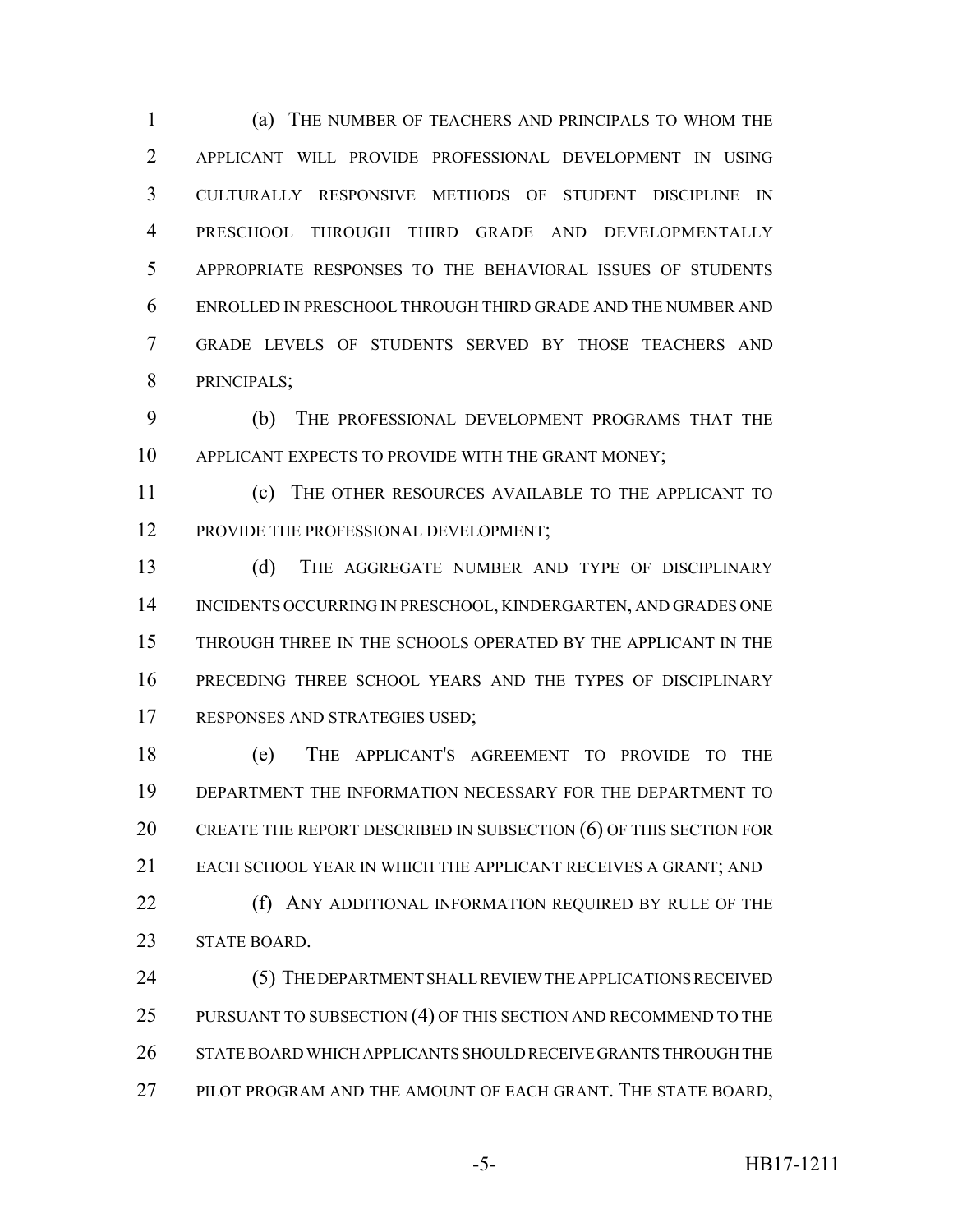TAKING INTO CONSIDERATION THE DEPARTMENT'S RECOMMENDATIONS, 2 SHALL AWARD THE GRANTS, SUBJECT TO AVAILABLE FUNDING. IN MAKING RECOMMENDATIONS AND AWARDING GRANTS, THE DEPARTMENT AND THE STATE BOARD SHALL, TO THE EXTENT PRACTICABLE, AWARD A GRANT TO AT LEAST ONE SCHOOL DISTRICT, BOARD OF COOPERATIVE SERVICES, OR CHARTER SCHOOL LOCATED IN A RURAL AREA AND SHALL CONSIDER:

 (a) THE LEVEL OF FINANCIAL NEED THAT AN APPLICANT DEMONSTRATES;

 (b) THE QUALITY OF THE PROFESSIONAL DEVELOPMENT GRANT PROGRAMS THAT THE APPLICANT EXPECTS TO PROVIDE WITH THE GRANT MONEY;

**(c)** THE STUDENT DEMOGRAPHICS OF THE SCHOOLS OPERATED BY THE APPLICANT AND THE USE OF EXCLUSIONARY DISCIPLINE METHODS IN THE PRECEDING THREE SCHOOL YEARS BY EDUCATORS EMPLOYED BY THE APPLICANT; AND

16 (d) ANY ADDITIONAL CRITERIA ADOPTED BY RULE OF THE STATE BOARD.

18 (6) (a) FOR EACH SCHOOL YEAR IN WHICH THE STATE BOARD AWARDS GRANTS THROUGH THE PILOT PROGRAM, THE DEPARTMENT SHALL PREPARE A REPORT CONCERNING IMPLEMENTATION OF THE PILOT PROGRAM. AT A MINIMUM, THE REPORT MUST INCLUDE:

 (I) THE NUMBER OF SCHOOL DISTRICTS, BOARDS OF COOPERATIVE SERVICES, AND CHARTER SCHOOLS THAT RECEIVED GRANTS THROUGH THE PILOT PROGRAM AND THE AMOUNT OF EACH GRANT;

 (II) THE TYPES OF PROFESSIONAL DEVELOPMENT THAT GRANT RECIPIENTS PROVIDED TO TEACHERS AND PRINCIPALS;

**(III) FOR THE SCHOOLS OPERATED BY THE GRANT RECIPIENTS, A**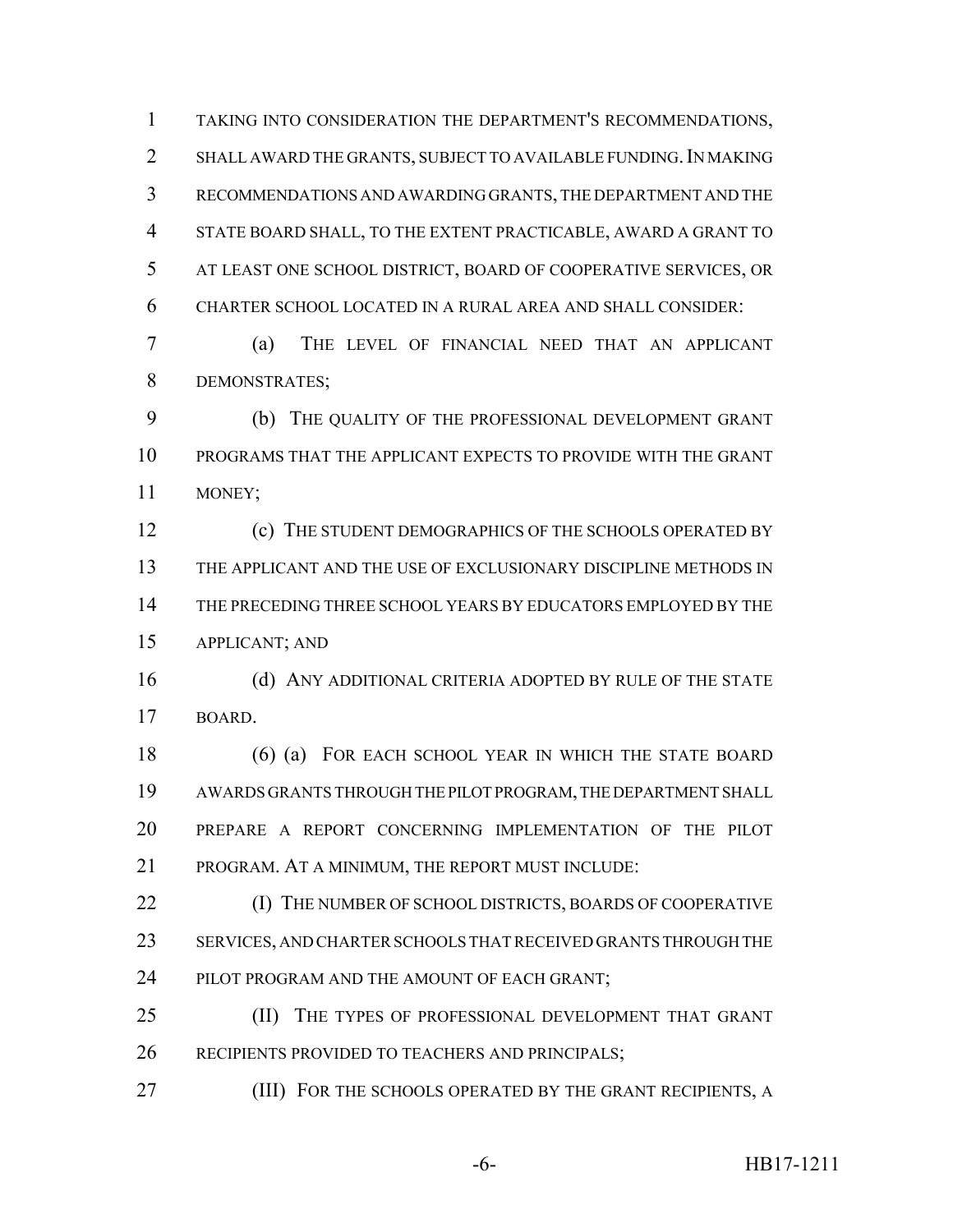COMPARISON OF THE FOLLOWING STRATEGIES, POLICIES, OR DATA BEFORE AND AFTER EDUCATORS PARTICIPATED IN THE PROFESSIONAL DEVELOPMENT PROGRAMMING PROVIDED WITH THE GRANT MONEY:

(A) DISCIPLINARY STRATEGIES OR POLICIES;

 (B) FOR PRESCHOOL, KINDERGARTEN, AND GRADES ONE THROUGH THREE, THE AGGREGATE NUMBER AND TYPES OF DISCIPLINARY INCIDENTS, AGGREGATE INFORMATION CONCERNING THE TYPES OF DISCIPLINARY RESPONSES TO INCIDENTS, AND AGGREGATE INFORMATION CONCERNING THE CHANGES IN DISCIPLINARY RESPONSES USED BEFORE AND AFTER THE TRAINING;

(C) ATTENDANCE AND TRUANCY RATES; AND

(D) INDICATORS OF TEACHER SATISFACTION; AND

 (IV) ANY OTHER NONPERSONALLY IDENTIFYING DATA REQUESTED BY THE DEPARTMENT THAT INDICATES WHETHER THE PILOT PROGRAM IS SUCCESSFUL IN REDUCING THE USE OF EXCLUSIONARY DISCIPLINE METHODS IN PUBLIC SCHOOLS.

 (b) BY APRIL 15, 2018, AND BY APRIL 15 EACH YEAR THEREAFTER, THE DEPARTMENT SHALL SUBMIT THE REPORT TO THE STATE BOARD, THE 19 JOINT BUDGET COMMITTEE, AND THE EDUCATION COMMITTEES OF THE HOUSE OF REPRESENTATIVES AND THE SENATE, OR ANY SUCCESSOR COMMITTEES.

22 (7) THE PILOT PROGRAM IS NOT ELIGIBLE TO RECEIVE STATE APPROPRIATIONS AND MUST BE FUNDED SOLELY THROUGH GIFTS, GRANTS, OR DONATIONS. THE DEPARTMENT MAY ACCEPT AND EXPEND GIFTS, GRANTS, OR DONATIONS FROM PRIVATE OR PUBLIC SOURCES FOR THE 26 PURPOSES OF THE PILOT PROGRAM. NOTWITHSTANDING ANY PROVISION OF 27 THIS SECTION TO THE CONTRARY, THE DEPARTMENT AND THE STATE